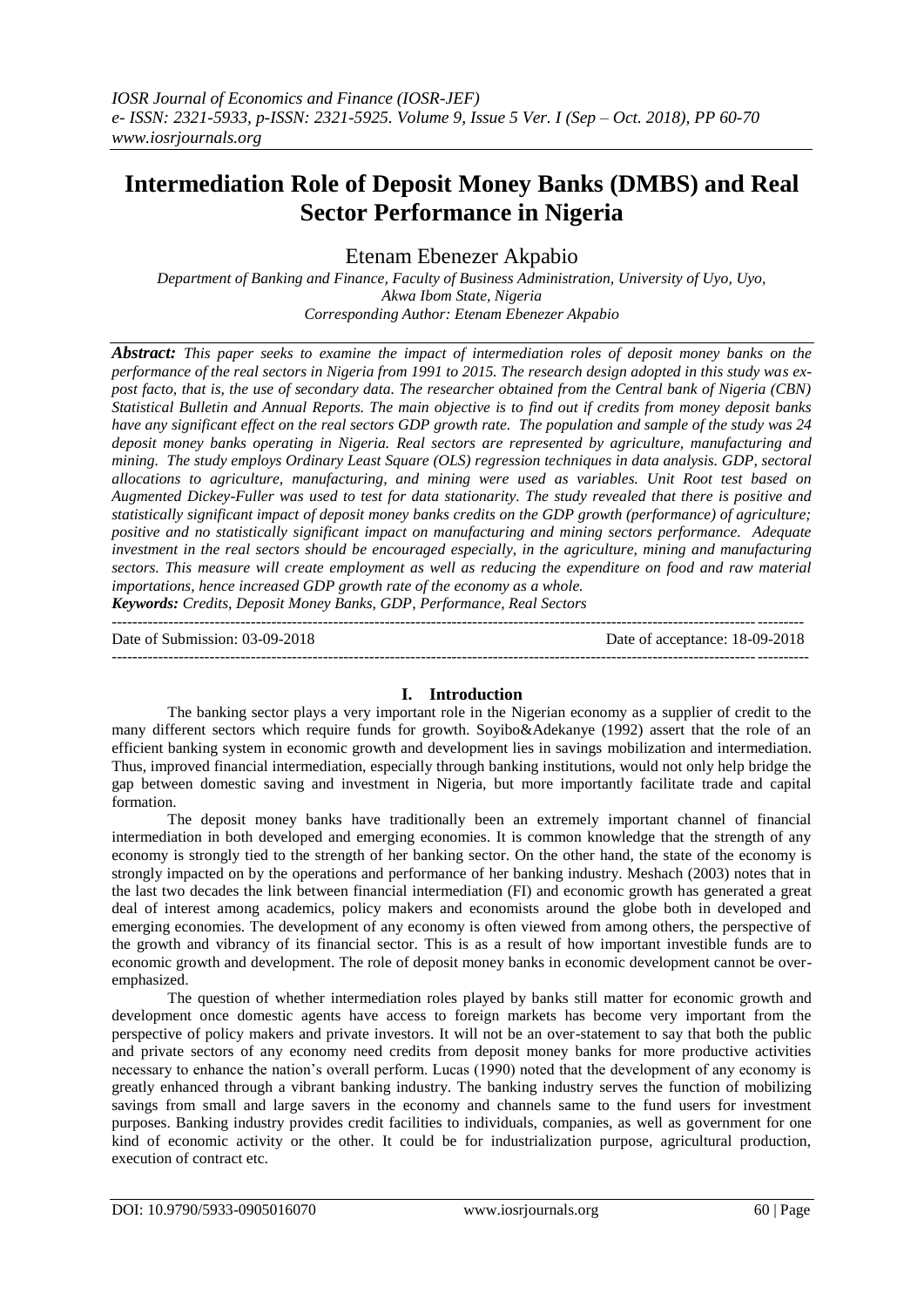According to Onwumere and Suleman (2010), all national economies comprise the public and private sectors, though, the degree and size of each sector differ among countries. They asserted that the development of a country"s economy involves in part the development of the different sectors subsumed in these two main sectors. These different sectors may include some or the following; agriculture, industry, mining, commerce, transportation, communication etc. These sectors need funds to continue in operation and contribute to the nation"s overall performance. For them to effectively perform and survive there must be investment which is synonymous with funding, hence the banking industry becomes a very relevant agent.

The financial sector occupies a strategic position in every economy because of the important function it plays in the flow of funds. Economists have long recognised that financial markets in general, and banks in particular, play a vital role in the efficient functioning and development of any economy (Guzman, 2000). Finance is relevant for growth and development because efficient financial systems resolve agency problems better, thus enabling firms to borrow at cheaper rates and invest more. As a rule, economic activities increase when savings-surplus units are able to channel funds to the savings-deficit units. This intermediation role of the financial sector actually provides the basis for capital formation and other activities necessary for economic growth. Literature is replete with studies carried out in the finance-growth nexus. Levine (1997) noted that finance promotes growth principally by the efficiency of capital allocation, and not necessarily by increasing investment. The consensus view of academics is that properly functioning financial intermediaries improve the efficiency of capital allocation, encourage savings, and lead to more capital formation (Wachtel, 2003; Santomero, 1997; Frolov, 2004; Aziakpono, 2005). Banks intermediate by first generating deposits which they subsequently lend to these sectors, thereby taking different risks including that of non-repayment of such loans.

Deposit money banks remain the largest financial intermediaries in the Nigerian economy, moving funds from surplus sector to the deficit sectors. Desai (1995) explains that banking industry is an indispensable element in any economy"s intermediation drive. It provides the bulk of the money supply as well as the primary means of facilitating the flow of credits especially to the real sectors. McCauley and Rama (1992) submit also that the economic well-being of a nation is a function of advancement and development of her banking industry. Banking is being described by Schumpeter (1934) "as a conductor focal point for economic growth has important role to play in the funds intermediation between surplus and the deficit sector, hence the over-all growth of the economy". Indeed, there is ample evidence to show that countries that have enjoyed or are enjoying economic prosperity have been linked with an efficient mechanism for mobilising financial resources and allocating same for productive investment in the real sector like agriculture, manufacturing, mining etc. The real sectors contribute over 60% employment opportunity in Nigeria and contribute immensely to the country"s GDP. However, it is pertinent to state here that the real sectors were neglected with the discovery of oil and this led to the decline in in GDP. In the wake of the declining trend in the real sectors' contribution to GDP as a result of neglect in terms of finances leading to insignificant contribution to the overall GDP vis-à-vis poor output, there is every need for joint efforts to enhance productivity in these sectors. This supports the importance of deposit money banks credits as a means for improving capital investment in the real sectors.

Soludo (2004) explains that banks influence the savings–investment process in order to accelerate the rate of economic growth and poverty reduction. Towards this goal, the soundness of intermediation is as important as its volume, hence the need to have an efficient banking system that will impact positively to the development of the entire economy. Ogunleye (1999) noted that government has from the formative years of the nation"s financial market up to the mid-1980s even till now made enough effort to encourage banking sector to extend enough credits to the real sectors. In those years, banks were required to allocate the bulk of their loanable funds to agriculture, manufacturing, mining, residential building construction, solid minerals at concessionary rate of interest, in the belief that a low interest rate structure would promote investments and output growth in the economy.

Ekundayo (1994) in his own work describes banking as a life wire, blood vessel and heartbeat of any economy. This means that every other sectors of the economy especially the real sectors like agriculture, manufacturing, mining, communication, transportations, commerce, etc., revolve around banking for their survival. Hence, financial support from banking sector has become a major component of strategy for the survival and effective performance of other sectors of the economy. The role of deposit money banks in the economy of any nation cannot be over emphasized especially, in financial intermediation and credit extension to other sectors of the economy to enhance economic growth and development.

# **1.1 Statement ofthe Problem**

There has been a problem of how to conduct a successful research that can determine the impact of the intermediation role of deposit money banks on the performance of the real sectors in an emerging economy like Nigeria. Banking sector as the engine and prime mover of economy is supposed to be playing a leading role in empowering the other sectors of the economy especially the real sector to contribute to economic growth and development through improved GDP. Over the years, one of the major problems facing the banking industry in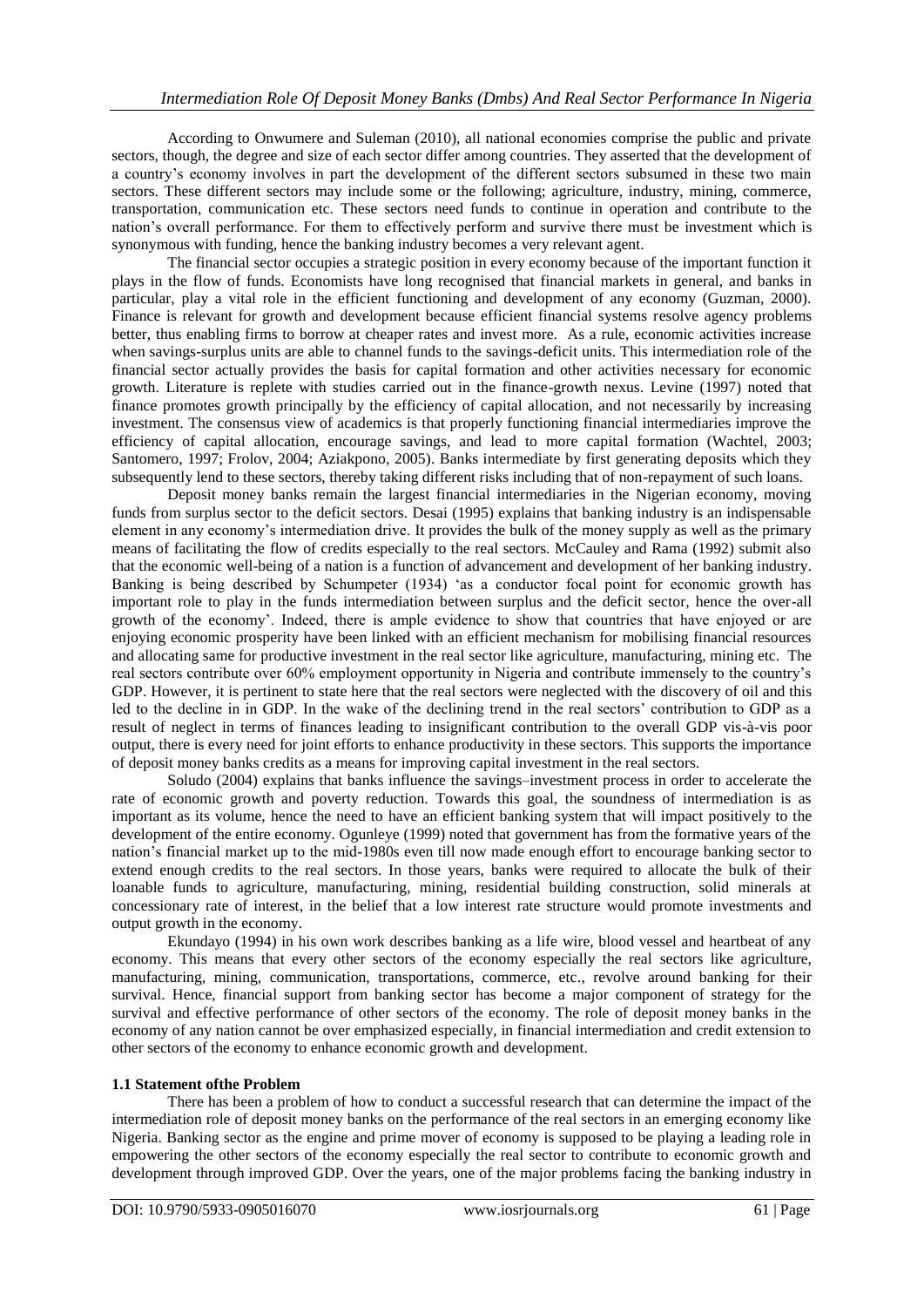its intermediation role is how to ensure that loans/funds reach various sectors of the economy especially the real sectors and significantly impact on them in a positive way. This has not be easy because Nigerian economy is viewed as being monoculture due to the predominant effect of oil sector especially in the resources generation to the government as such the other real sectors - agriculture, manufacturing, mining, building/construction, services, communication, commerce and industry seem to be behind in respect of the generation of revenues to the government.

Banking industry is expected to play a catalytic role of extending enough loans and advances to the real sectors in order to ensure their growth and contributions to the Gross Domestic Product (GDP) of the economy. The government has adopted so many policies to influence the flow of credits to the real sectors of the economy since early 1980<sup>s</sup>, but to the best of my knowledge, sufficient literature has not been in place as to assess the impact of such credits on the performance of the real sector"s GDP growth rate. The assessment is necessary because the conventional economic thinking relates banking sector performance to the extent to which it has inherent impacts on the transformation and improvement of real sectors performance as well as the entire economy. But unfortunately the roles of banks in expansionary credit extension to the real sectors of the economy have not been given adequate attention in the discussion of performance of GDP in Nigerian context. It is important to know the impact of these credit extension roles of banking industry on the performances of the real sectors as well as on the entire economy which can only be understood through a well-researched empirical study, hence this study. In other words, there is insufficient empirical work on the intermediation roles of the banking industry on the developing nation"s economy like Nigeria; has created the necessity for this work.

# **1.2 Objectives of the Study**

The central objective of this study is to empirically examine the impact of banking industry credits on the performances of the real sectors of the Nigerian economy.

The specific objectives are:

- (i) To determine the impact of banking industry credit on the performance of the agricultural sector of the Nigerian economy;
- (ii) To find out the extent to which credits from banking industry has influenced on the manufacturing sector of the Nigerian economy;
- (iii) To ascertain if banking industry credit has significant positive influence on the mining sector of the Nigerian economy.

# **1.3 Research Questions**

Based on the above objectives which this study aims to achieve the following research questions were extracted as guide to achieve the research objectives:

- (i) What is the impact of banking industry credit on the performance of agricultural sector of the Nigerian economy?
- (ii) To what extent has the banking industry credit influenced the performance of manufacturing sector of the Nigerian economy?
- (iii) Is there any significant influence of banking industry credit on the performance of mining sector of the Nigerian economy?

# **1.4 Significance of the Study**

This paper assesses the relevance of intermediation roles of banking industry credits on the performance of real sectors. The study will play a significant role in addressing the gap in the existing literature and will serve as a guide by the regulatory authorities to encourage banking industry to extend more credits to the real sectors as this will pave way for overall growth of the economy. This study will be of immense benefit to government and other policy makers in making policies that will enhance to the relevance of the intermediation roles played by deposit money banks in moving the economy forward. The study will be of significance to the general public as it will enable them know the roles of banks in transferring funds from surplus sector to the deficit sector. The knowledge will enable them to know that such funds are available for them to access and how to go about it.

# **II. Literature Review**

### **2.1 Theoretical Literature**

The Role of banking industry to the growth and the development of the real sectors can be traced to the emergence of intermediation theories. In other words, our understanding of the role or roles played by banks as intermediaries both in the financial sector and real sector is found in the many and varied models in the areas known as intermediation theories, (Gurley and Shaw 1960). The proponents of these theories expressed that the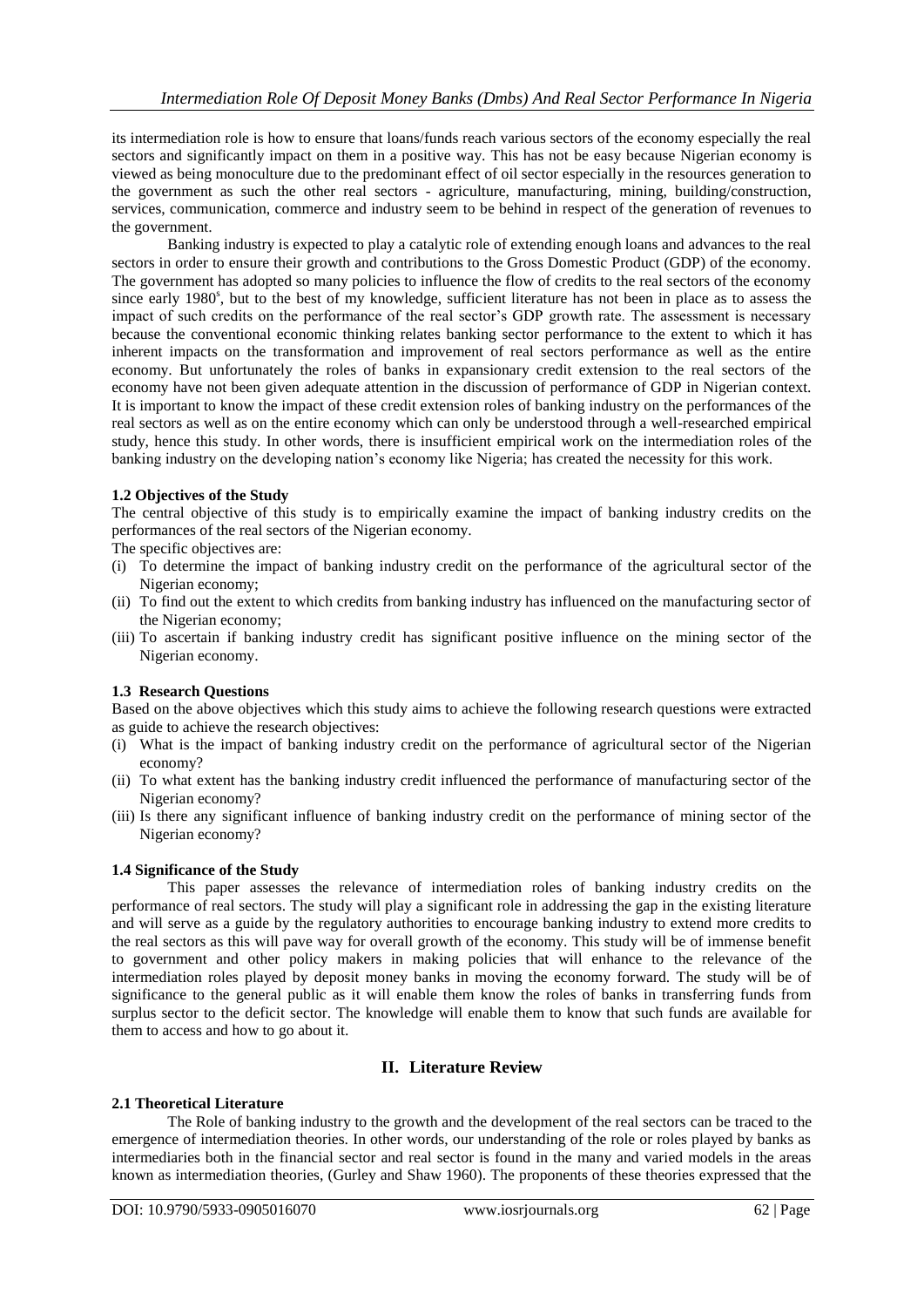banking sector of the economy could impact real sector"s economic growth through the catalytic effect of adequate fund injection, regulation, technological innovation and capital accumulation. Pioneer contribution of Schumpeter (1934) is of the view that financial institutions are necessary conditions for economic development. This view has been variously corroborated by other scholars like Gibson (1995), Cameron (1972), Desai (1995) and Gorton and Frank (2000). Bagehot (1991) gave explicit examples of how money market developments in England could make capital flows across the country in search of the highest rate of return.

Contrary to these models, the traditional Arrow-Debreu model theory of resource allocation stated that firms and households interact through markets and financial intermediaries (banks) play no role. This theory states that when markets are perfect and complete, the allocation of resources is efficient and there is no scope for intermediaries to improve welfare.

Moreover, the Modigliani-Miller theorem applied in this context asserts that financial intermediation does not matter in the growth and development of the real sectors: households can construct portfolios which offset any position taken by an intermediary and intermediation cannot create value (Fama, 1980). A traditional criticism of this standard market-based theory is that a large number of credit facilities are needed for it to hold except in special cases. However, the development of continuous time techniques for option pricing models and the extension of these ideas to general equilibrium theory have negated this criticism. Dynamic trading strategies allow markets to be effectively complete even though a limited number of facilities exist. Such an extreme view – that financial markets allow an efficient allocation and that intermediaries have no role to playis clearly at odds with what is observed in practice. Historically, banks as major financial intermediaries have played a central role in the growth and development of the real sectors.

The role played by Deposit Money Banks as intermediaries both in the financial sector and real sector is found in the many and varied models in the areas known as intermediation theories. These theories of intermediation have built on the models of resource allocation based on perfect and complete markets. Knowing this fact would be of great important in understanding intermediation role of banking industry in moving the economy forward. Gurley and Shaw (1960) and many subsequent authors have stressed the role of banking industry credit in transforming the real sectors. Other numerous authors have stressed the role of banking industry credit as an alternative rationalization for the performance of the real sectors. Diamond (1984) has argued that intermediaries not only inject funds to the real sector but also act as "delegated monitors" as to ensure that such funds are not miss-channelled to other non-uses. In another development, Bhattacharya and Thakor (1993) have provided an excellent survey of the current state of the literature on banking sector intermediation role on the performance of the real sectors.

Here in Nigeria, there are also a number of theoretical papers that explored the role and benefits of banking sector credits to the growth and development of the real sectors. In other words, the role of banking industry in economic growth and development has been richly articulated in the local literatures. For instance, Sanusi (2002) notes that availability of investible funds is a key factor in the growth process of any economy. He explains that efficient financial intermediation contributes to higher levels of output, employment, and income which invariably enhance the living standards of the population. He further expresses that the banking sector remains at the centre of this process, even in economies with highly developed financial markets.

## **2.1.1 Functions of Deposit Money Banks**

Jensen and William (1976) explain that the principal economic functions performed by commercial banks are as follows:

- (i) To act as a financial intermediary between lenders and borrowers, by originating loans and performing the necessary monitoring of borrowers. In playing the credit intermediation roles, banks borrow and lend backto-back on their own account as middle men. ;
- (ii) To engage in valued asset transformation, i.e., from highly liquid deposit accounts to a portfolio of less liquid, generally larger denomination, riskier assets; and
- (iii) To play a central role in the economy"s payments system. These economic functions are carried out through the traditional banking activities of providing highly-liquid demand accounts, and aggregating those funds into larger, less liquid, risky loans,
- (iv) To act as both collection and paying agents for customers, participating in interbank clearing and settlement systems to collect, present, be presented with, and pay payment instruments. This enables banks to economise on reserves held for settlement of payments, since inward and outward payments offset each other.

### **2.1.2 Roles of Banking Industry in the Economy**

Oboh (2005) noted that Finance sector in general and banking sector in particular contributes to the growth/development of particularly the real sectors and other sectors through fund intermediation. He observes that financial intermediation is an area which banks have the professional expertise of matching the interest of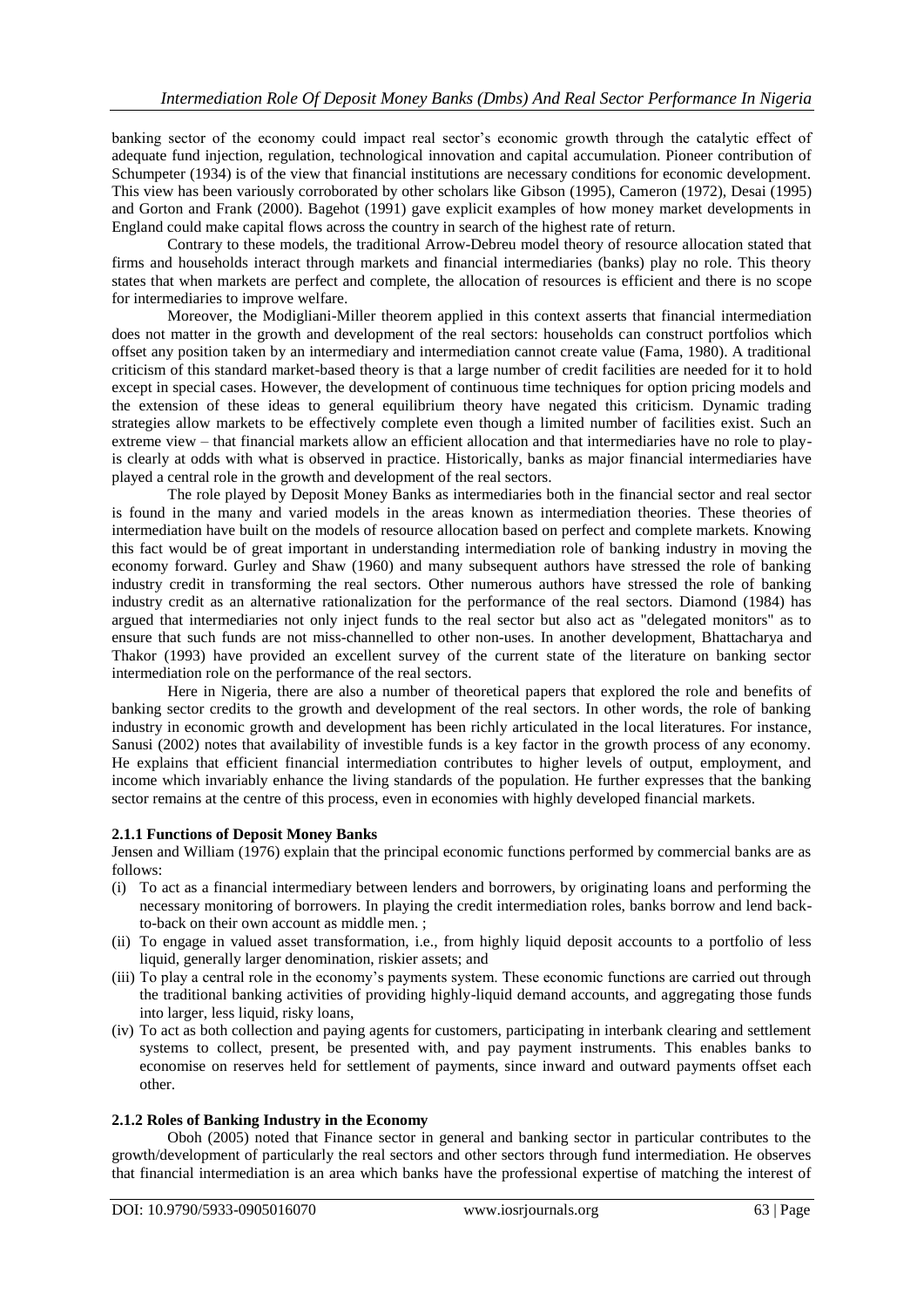depositors with those of borrowers by providing more or less a coordination functions for the two groups. This implies that in the absence of banking institution, individuals or corporate bodies that want to invest for instance in real sector production would first accumulate enough funds over time to be able to meet their fixed and variable cost of investments. In a similar fashion, those individuals or institutions investors with surplus funds would have to search and identify the deficit unit that needs their funds. The two processes would be too cumbersome, expensive and very inefficient. The banking system has become the veritable agent well placed to perform this vital function efficiently. The rate of growth of any economy is a function of the capital formation and the pace at which such economy is moved into the productive investment projects in the real sector, (Demirgüç-Kunt, and Erica (1998), Boyd and Prescott, (1986). In support of this notion, Diamond (1984) expresses that the relevance of banking industry in the economy of any nation cannot be over-emphasized as it is the cornerstone, the linchpin of the economy of a country. Allen and Santomero (1998) succinctly put the position thus: "economic activity as it is known could not be smooth sailing without the continuing flow of money and credit".

This implies that the economies of all market-oriented nations depend largely on the efficient flow of money and credit from surplus to the deficit sector of the economy through intermediation role played by banking industry. Azege (2008) supporting Keshab (2004) concurs that financial intermediation is an important activity in the economy because it allows funds to be channelled from people who might otherwise not put them to productive use to people who will. In this way financial intermediation helps promote a more efficient and dynamic economy. Marquis (2004) submits that as the non-bank financial sector in transition countries is still nascent and does not compensate for limited bank intermediation, the banks play a key role in channelling savings into the productive investment necessary for improved GDP.

# **2.2 Empirical Literature**

The process that facilitates the transferring of the savings of some economic units to others for consumption or investment at a price is generally referred to as financial intermediation Blum, Federmair, Fink, and Haiss (2002). The financial intermediaries in an economy are saddled with the primary responsibilities of financial resource mobilization and intermediation. They redirect funds from surplus spending units to deficit spending units. The impact of the delivery of these financial services in the form of capital to the producers is felt both in the short-run and in the long-run. Thus, the financial sector, especially the banking system, is important in the smooth functioning of the real sectors of the economy. Similarly, the real sectors of the economy form the main driving force of the economy. It is the engine of economic growth and development. Essentially, the real sectors rely on the banking sector for the provision of required funds for investment purposes. To this end therefore, it is assumed that an increases in the bank lending to the real sector will increase the activity of the real sectors, and vice versa (Blum, *et al.,* 2002).

Some researchers such as Allen and Santomero (1998) and Lucas (1990) hold the view that the banking industry plays a crucial role in the mobilization of capital for industrialization and development. They have argued that intermediaries overcome real sector finance problems by acting as "suppliers of loan-able funds." Many others followed in expanding on these three contributions and advancing the literatures in substantive ways as found Jensen and William (1976), McCauley and Rama (1997), Boyd and Prescott (1986), Milton (2001), Levine (1996) and, Carey and Mitch and Steve (1998). Winton (1997) expressed that obviously, private sector credit responds in a positive way to the real rate of interest on deposits as well as the real rate of growth in output. Moreover, that the volume of credit to the private sector of the economy is positively related to the growth rate of the economy.

In the McKinnon-Shaw literature, the relationship between economic growth and financial development is based on the debt-intermediation theory of Gurley and Shaw (1955). According to the result of their studies, an increase in savings relative to the real economic activities leads to an increase in the level of financial intermediation and consequently leads to an increase in investment. Gorton and Andrew (2000) noted that the importance of the banking system intermediation role to economic growth and economic development is a clear-cut. According to their report based on the credit view of monetary transmission, it is through changes in loans and advances that the banking system has its biggest short-run impact on the macro economy. To support this assertion, some researchers like Hoshi and Anil and David (1990), Shaw (1973), and McKinnon (1973) hold the view that the banking industry plays a crucial role in the mobilization of capital for industrialization and development. Both McKinnon (1973) and Shaw (1973) agreed that economic growth is severely hindered in a repressed financial system by the low level of credit to the private sector rather than by the lack of investment opportunities. On the other hand, there are those, who hold a contrary view. Dahl and Shrives (1990) have posited that Policymakers often argue that financial development and economic growth are positively related. The only unresolved debate is about the mechanism and direction of causality, (Smith, 2000).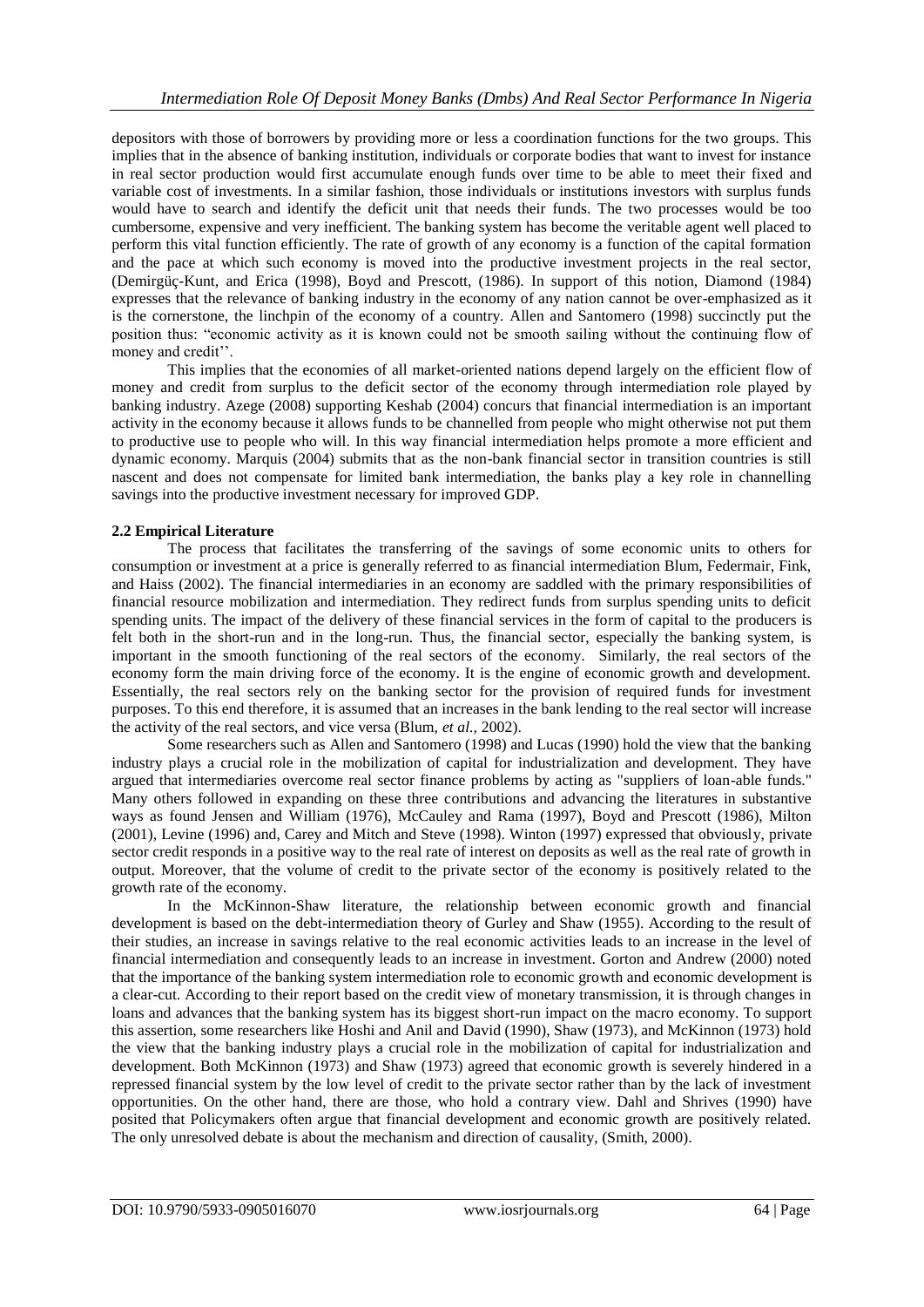In one of the earliest and most cited papers, Jensen and William(1976) suggested that banking industry through her intermediary role can signal its informed status by investing its wealth in assets of the real sectors like manufacturing, agriculture, mining, transportation etc. about which it has special knowledge. Purim (1999) in his work expresses that the modern economic production system is fuelled by money and that production unit in an economy organizes its production by purchasing the necessary factors of production which normally include, in broad terms, labour, land, capital and entrepreneurship. The factors are purchased paid for in money, combined and processed to produce the desired output. The outputs are valued and sold in money terms. The returns to the factors of production are reckoned in money: companies realize profit, labour receives wage rate, and land receives rent while capital receives interest, all in money terms as income. To support this, Fama (1980) in his study titled "Banking and the Theory of Finance," stresses that all income earners use their current income to satisfy their immediate consumption needs.

The studies of Alawode (2001) represent efforts to explore the relationship between banking industry credits and economic growth in post-SAP Nigeria. Moreover, his paper also examined if there was a monotonic relationship between the degrees of banking industry credit and index of economic growth and development in post-SAP Nigeria.

Furthermore, an attempt is made to evaluate the relationship between economic growth and economic freedom. Due to insufficient data, it is not possible for his work to study the direction of causality in the aforementioned relationships.

Uchendu (1998:28) in his own study concedes that, an increase in productive investment raises percapita income. However, series of efforts have been made by so many other Nigerian researchers like Chikwe (2005), Oboh (2005) and Ngama (2006) to examine the time series behaviour of the measures of banking industry credit to the real sector development since SAP began in 1986 and after SAP. The results reported in their papers indicate that the relative size of banking sector intermediaries declined shortly after the introduction of structural adjustment and then began to rise in the late 1990s. Balogun, (2007) notes that the poor growth performance and volatility of the macro-economy affected the entire financial system and financial intermediation process in Nigeria in profound ways. In a more serious note, there was a complete breakdown in the relationship between economic growth and performance of the real sector and that of the financial sector.

# **III. Methodology**

This chapter embodies on the overall research plan and design guiding the process of data collection and collation for this study.

# **3.1 Research Design**

The research design adopted in this study was ex-post facto design (the use of secondary data). This study is to empirically evaluate the intermediation role of deposit money banks on the performance of real sectors of the Nigerian Economy. Data used in this study were all observational secondary panel data extracted from the Central Bank of Nigeria (CBN) statistical bulletin and annual reports and accounts for the 1991-2015 periods.

We aimed at examining the relationship between the volume of activities in the deposit money banks (measured by their loans and advances) and the overall economic performance of the selected real sectors for same period measured by Gross Domestic Product (GDP).

## **3.2 Population of the Study**

The population for this study was finite and comprised the entire banking industry in Nigeria and the real sectors of the Nigerian economy.

### **3.3 Sample size determination**

A sample is a fraction or portion of the population (or the element of the universe) which represents the entire population under study. Hence, the sample size of this study consisted of the 24 deposit money banks currently with operational licence in Nigeria and the real sector of the economy represented by agriculture, manufacturing and mining.

This paper examines the impacts of intermediation role of deposit money banks credits on the sampled real sectors from 1991 to 2015. The sample real sectors representatives in this study include agriculture, manufacturing and mining sectors and the Gross Domestic Product (GDP) as the performance indicator of the economy. The researcher used data of theaggregate deposit money banks credits to the real sectors (agriculture, manufacturing and mining sectors) over time and Nigeria"s corresponding GDP to establish whether a significant relationship exist between these variables in Nigeria to back up the various literatures on this topic.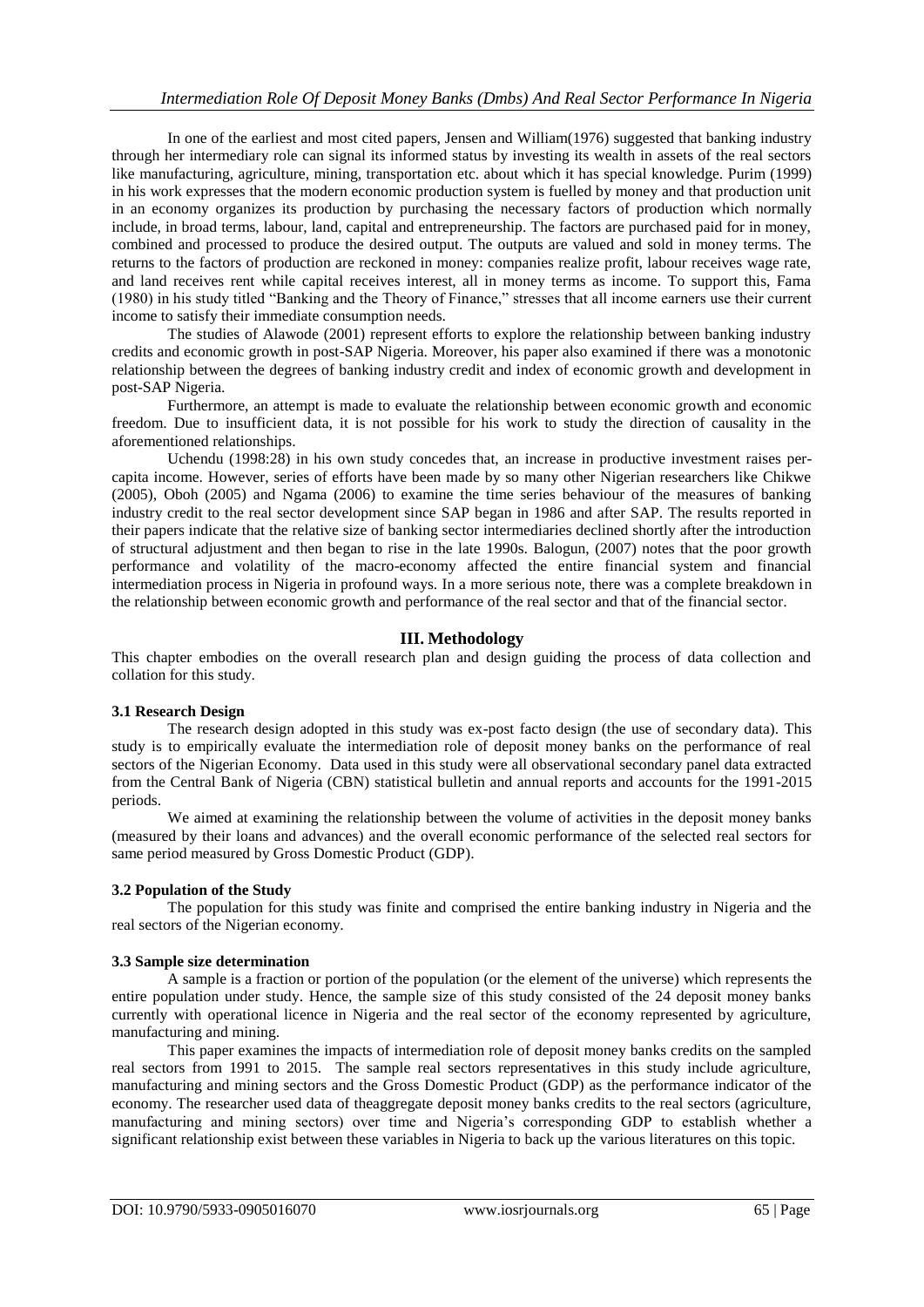### **3.7 Models Specification**

The study employs the Ordinary Least Square (OLS) regression technique to analyse the relationship between bank credit and the real sectors performance of the Nigerian economy proxied with Gross Domestic Product (GDP). In the model, Gross Domestic Product is expressed as a function of Agricultural sector (AGRIC), Manufacturing sector (MFTG), Mining sector (MING).

The functional form of the model is:

 $GDP = f(AGRIC, MFTG, MNIG)$  $(+)$   $(+)$   $(+)$ 

Where GDP  $=$  Gross Domestic Product

 $AGRIC = Agricultural sector$ 

 $MFTG =$  Manufacturing sector

 $MNIG = Mining sector$ 

The econometric model for the research is set explicitly as follows:  $GDP = \beta_{0+} = \beta_1 AGRIC + \beta_2 MFTG + \beta_3 MNIG + \mu$ 

**A priori Expectations:** The operators / signs in the parenthesis represent a priori expectations about the coefficients of the variable above it.

#### **Results And Discussion**

**Table 4.1:** Result Of Unit Root Test Based On Augmented Dickey – Fuller

| . unu        |             |                         |             |             |             |     |         |
|--------------|-------------|-------------------------|-------------|-------------|-------------|-----|---------|
|              |             | <b>CRITICAL VALUE @</b> |             |             | of<br>Order |     |         |
| Variable     | ADF         | 1%                      | 5%          | 10%         | Integration | Max | P-value |
|              |             |                         |             |             |             | lag |         |
| <b>GDP</b>   | $-7.449394$ | $-3.769597$             | $-3.004861$ | $-2.642242$ | I(2)        |     | 0.0000  |
| <b>AGRIC</b> | $-5.813339$ | $-4.416345$             | $-3.622033$ | $-3.248592$ | I(1)        |     | 0.0005  |
| <b>MFTG</b>  | $-5.348008$ | $-4.532598$             | $-3.673616$ | $-3.277364$ | I(0)        |     | 0.0021  |
| <b>MING</b>  | $-4.417068$ | $-4.728363$             | $-3.759743$ | $-3.324976$ | I(1)        |     | 0.0168  |

## **Source: Computed Eviews 9 Results**

Owing to the fact that time series data which are prone to autocorrelation/serial correlation were used in the study, the researcher considered it necessary to conduct Augmented Dickey-Fuller test to ascertain the level of stationarity of the data. At comparing the test statistics value against the MacKinnon critical value at 5% level of significance, it was observed that GDP, the dependent variable, was stationary at second difference, AGRIC was stationary at first difference {i.e. I(1)}, MFTG was stationary at I(0) while MING was stationary at first difference I(1). The P-values of all the variables were significant at their stationary levels at 5 percent significance.

## **OLS Test : GDP = f(AGRIC, MFTG, MING)**

| <b>Dependent Variable: GDP</b> |                          |                          |             |          |
|--------------------------------|--------------------------|--------------------------|-------------|----------|
| <b>Method: Least Squares</b>   |                          |                          |             |          |
| Date: 04/26/17 Time: 11:46     |                          |                          |             |          |
| Sample: 1991 2015              |                          |                          |             |          |
| Included observations: 24      |                          |                          |             |          |
| Table 4.2 OLS Results          |                          |                          |             |          |
| Variable                       | Coefficient              | Std. Error               | t-Statistic | Prob.    |
| C                              | 1279.216                 | 2505.422                 | 0.510579    | 0.6152   |
| <b>AGRIC</b>                   | 153.1872                 | 39.43356                 | 3.884691    | 0.0009   |
| <b>MFTG</b>                    | 9.343490                 | 6.758898                 | 1.382398    | 0.1821   |
| <b>MING</b>                    | 11.02883                 | 9.246477                 | 1.192760    | 0.2469   |
|                                |                          |                          |             |          |
| R-squared                      | 0.968178                 | <b>Meandependent var</b> |             | 29183.04 |
| <b>Adjusted R-squared</b>      | 0.963404                 | S.D. dependent var       |             | 30624.37 |
| S.E. of regression             | 5858.456                 | Akaike info criterion    |             | 20.34017 |
| Sumsquaredresid                | <b>Schwarz criterion</b> |                          | 20.53651    |          |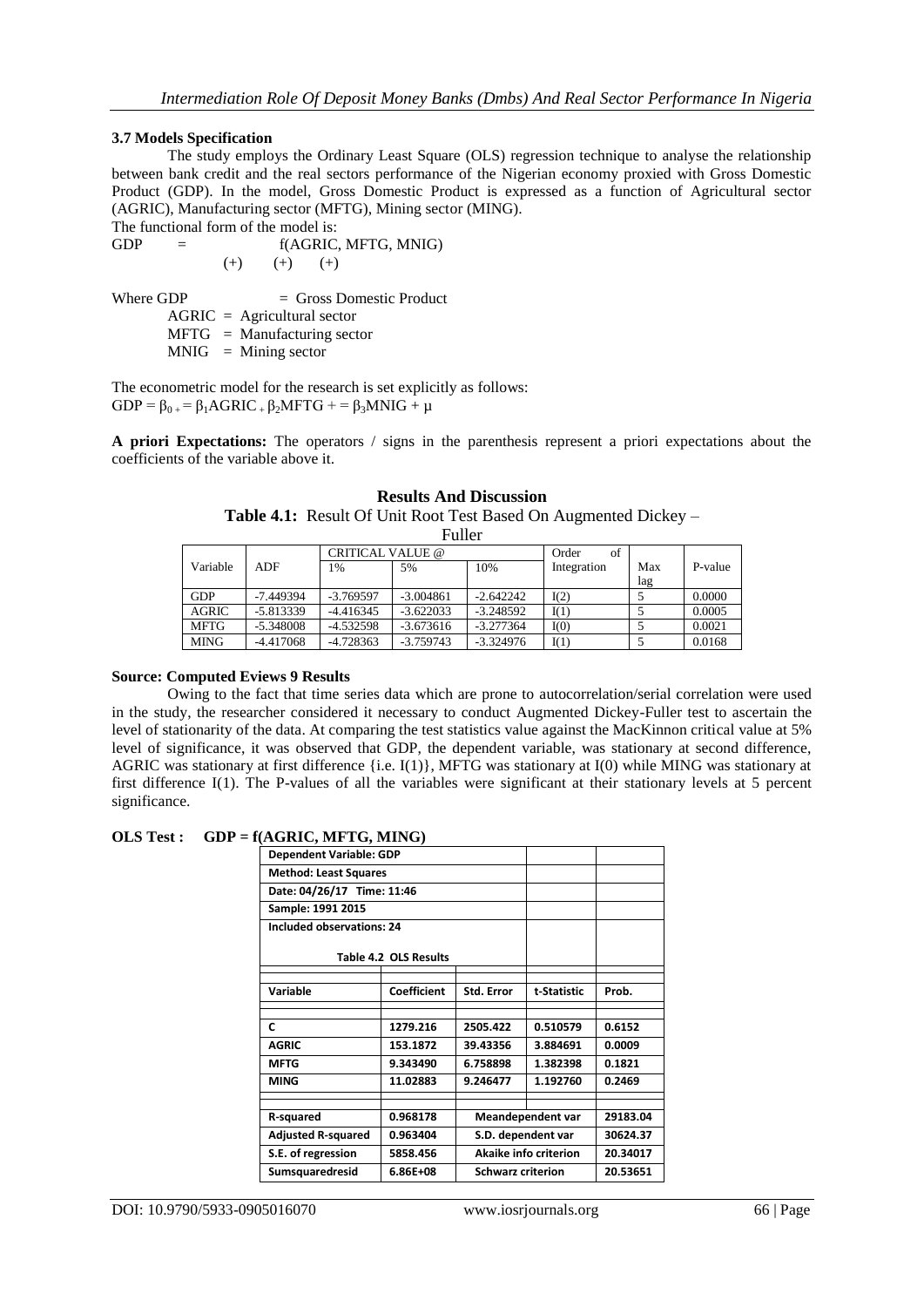| Log likelihood      | $-240.0821$ | Hannan-Quinn criter.      | 20.39226 |
|---------------------|-------------|---------------------------|----------|
| <b>F</b> -statistic | 202.8288    | <b>Durbin-Watson stat</b> | 1.676297 |
| Prob(F-statistic)   | 0.000000    |                           |          |
|                     |             |                           |          |
|                     |             |                           |          |

. A priori expectations are that all the variables should have a positive relationship with the GDP (that is, performance of the economy).

From the OLS results shown in Table 4.2 above, coefficient of determination  $(R^2)$  for the model is 0.968178 indicating the strength of the independent variables to explain changes/variations that take place in the dependent variable. It implies that, the independent variables explain or account for 96.8 percent of variation in the dependent variable. That is, 96.8% of the variations in Gross Domestic Product (GDP) are explained by the agricultural, manufacturing and mining sectors performance. In other words, about 3.2 percent of variation in the dependent variable is caused by other factors not included in the model.

In line with the output of the analysis, the model will appear with its estimates as follows:

GDP = 1279.216+ 153.1872AGRIC + 9.343490MFTG + 11.02883MING +  $\mu$ 

The coefficient of AGRIC assumes a positive and statistically significant value. This implies that one percentage point rise in credit to agricultural sector increases Economic Growth by 153.1872 percent. This result conforms to the a priori expectation.

The coefficient of MFTG assumes a positive and statistically non-significant value. This implies that one percentage point rise in credit to the manufacturing sector will increase Economic Growth by 9.343490 percent. Being a positive relationship, the result conforms to the a priori expectation of the study.

The coefficient of MING assumes a positive and statistically non-significant value. This implies that one percentage point rise in credit to mining increases the performance of the economy by 11.02883 percent. This result conforms to the a priori expectation as well.

The robustness of this result is further buttressed by an F-statistic of 202.8 while the Durbin-Watson statistic of 1.676297 clearly indicates that there is no effect of serial correlation among the variables used in the study. With the Probability of F-statistic of 0.0000, it is significant enough to conclude that the model has performed well.

|               | <b>SECTORAL ALLOCATION OF CREDITS BY BANKS</b> |              |             |                |  |
|---------------|------------------------------------------------|--------------|-------------|----------------|--|
| <b>PERIOD</b> | GDP                                            | <b>AGRIC</b> | <b>MFTG</b> | <b>MING</b>    |  |
| 1991          | 596.04                                         | 5.0          | 10.9        | 0.5            |  |
| 1992          | 909.80                                         | 7.0          | 15.4        | 0.8            |  |
| 1993          | 1,259.07                                       | 10.8         | 23.1        | 1.4            |  |
| 1994          | 1,762.81                                       | 17.8         | 34.8        | $\overline{a}$ |  |
| 1995          | 2,895.20                                       | 25.3         | 58.1        | 12.1           |  |
| 1996          | 3,779.13                                       | 33.3         | 72.2        | 15.0           |  |
| 1997          | 4,111.64                                       | 27.9         | 82.8        | 20.6           |  |
| 1998          | 4,588.99                                       | 27.2         | 96.7        | 22.8           |  |
| 1999          | 5,307.36                                       | 31.0         | 115.8       | 24.7           |  |
| 2000          | 6,897.48                                       | 41.0         | 141.3       | 32.3           |  |
| 2001          | 8,134.14                                       | 55.8         | 206.9       | 70.5           |  |
| 2002          | 11,332.25                                      | 59.8         | 233.5       | 70.2           |  |
| 2003          | 13,301.56                                      | 62.1         | 294.3       | 96.0           |  |
| 2004          | 17,321.30                                      | 67.7         | 332.1       | 131.1          |  |
| 2005          | 22,269.98                                      | 48.6         | 352.0       | 172.5          |  |
| 2006          | 28,662.47                                      | 49.4         | 445.8       | 251.5          |  |
| 2007          | 32,995.38                                      | 149.6        | 487.6       | 490.7          |  |
| 2008          | 39,157.88                                      | 106.4        | 932.8       | 846.9          |  |
| 2009          | 44,285.56                                      | 135.7        | 993.5       | 1,190.7        |  |
| 2010          | 54,612.26                                      | 128.4        | 987.6       | 1,178.1        |  |
| 2011          | 62.980.40                                      | 255.2        | 1,053.2     | 1,295.3        |  |
| 2012          | 71,713.94                                      | 316.4        | 1,068.3     | 1,771.5        |  |
| 2013          | 80,092.56                                      | 343.7        | 1,179.7     | 2,155.9        |  |
| 2014          | 89,043.62                                      | 401.9        | 23.1        | 1,464.4        |  |
| 2015          | 94,144.96                                      | 467.6        | 66.0        | 1,870.6        |  |

**Table 4.3:** Data Used For Regression:

## **Source: CBN Statistical Bulletin**

### **IV. Conclusion And Recommendation**

This study empirically investigated the impact of intermediation role of deposit money banks onthe performance of the real sectors of the Nigerian from 1991 to 2015. It examines theimpacts of banking sector credits on the sampled real sectors of the economy-agriculture,manufacturing and mining. For the purpose of this study, banks credits excluded those of non-deposit banks/financial institutions, specialized banks and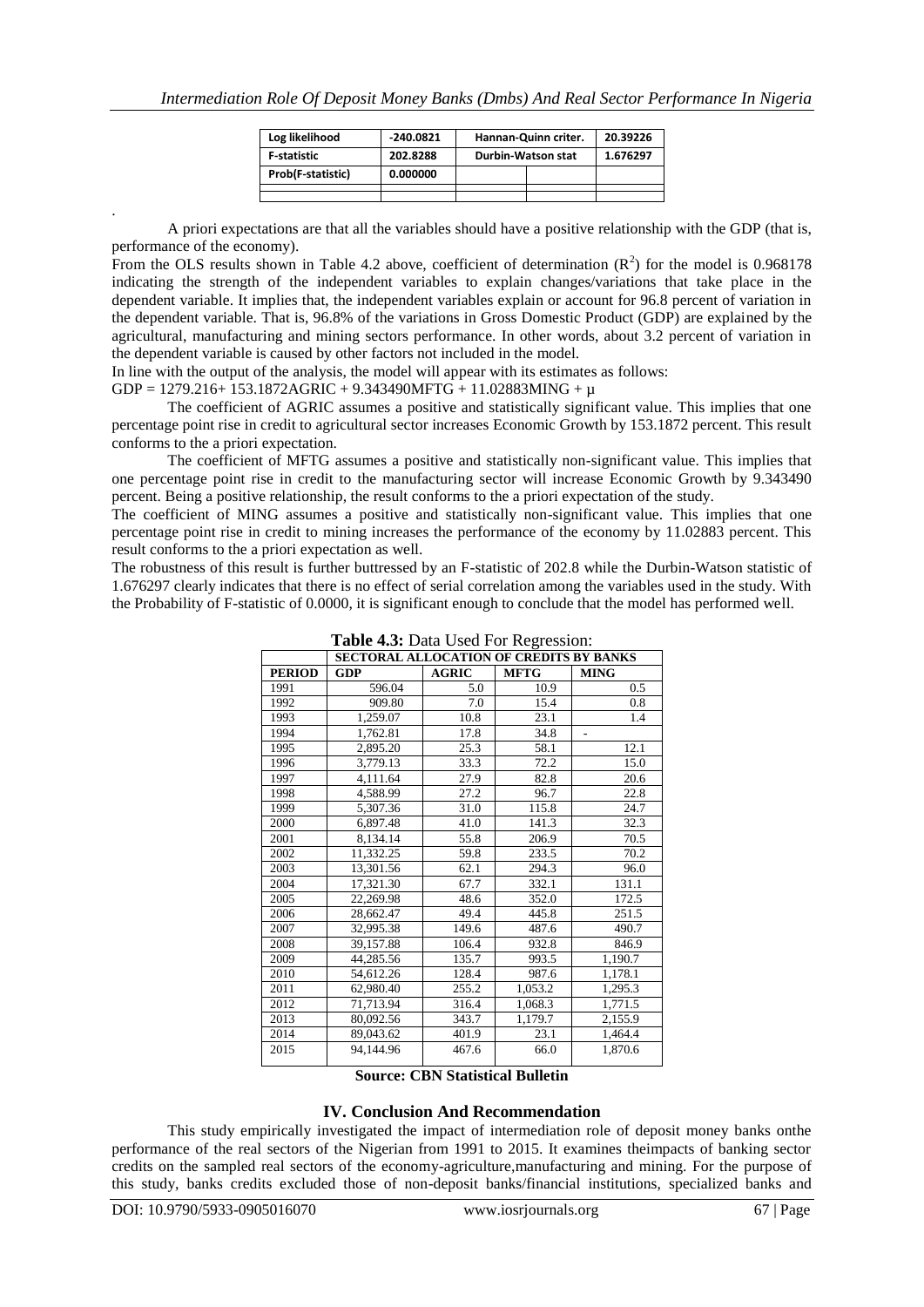development banks. However, for all intents and purposes, the deposit money banks constitute the hub of the banking industry, and in fact, the financial services industry. The size of the banking market can be proxy by the size and volume of loans and advances extended by the deposit money banks to the real sectors. Hence deposit money banks formed our main focus in this study. The data used in this study were extracted from the Central Bank of Nigeria (CBN) Statistical Bulletin. Ordinary Least Square (OLS) regression technique was employed and the study revealed the existence of positive and significant impact of banking industry credit on the GDP growth rate of agricultural sector of the Nigerian economy; a positive but not significant impact of banking industry credit on the performance of mining sector; a positive but not significant impact of banking industry credit on the performance of manufacturing sector.

From our finding, banking industry credit has a strong significant positive impact on the performance of agricultural sector of the Nigerian economy. This implies that the CBN"s determination to encourage banks to mobilise and deploy enough funds to the real sectors, particularly the agricultural sector, as means to promote economic growth and raise living standards is well appreciated by the sector.

The findings of this study confirm or reiterate the findings of the earlier works researchers Bhattacharya and Gabriella (1995), Greenwood and Jovanovich (1990) who have in their respective works revealed that banking industry intermediation roles has significant positive effect on the GDP of the real sectors. Their findings were in line with the findings of this work which revealed that the banking industry loans and advances have positive significant impact on the performance of the real sector especially the agricultural sector. This finding is equally in agreement with the work of Dionne (1991) in which he found that the banking industry credit impacts significantly positively on the growth of the economy; Smith and Roche (1999) on the "*Relationship between investment and capital fund"*, which found that an increase in productive investmentraises the Gross Domestic Product (GDP) of an economy; Diamond and Rajah (2000) in their study on the "*Theory of Bank Intermediation*," found out that the volume of credit to the private sector of the economy is positively related to the growth rate of the economy. However, the findings of this study was contradicted by Azege (2008) in his study titled "*The impact of financial intermediation on economic growth"* found that the value of deposit money banks loans and advances to the economy is not related to GDP.

From the findings, this paper concluded that the roles of deposit money banks in the expansionary credit extension to the real sectors of the economy have not been positively significantly affecting the sectors growth rate of GDP in Nigerian context especially the manufacturing and mining sectors; though, the agricultural sector has achieved some increase in the GDP growth rate. As a matter of fact, a huge amount of credits have been made available to the sectors but the issue is the extent to which these funds actually go for what they are meant for. The leakages in the sectors, as with nearly all government expenditures, could be very high, accounting for the low response of the sectors to increased GDP. The volume of credit facilities granted to the agricultural sector by the money deposit banks should be increased in order to increase and sustain food production and job creation. A close look at the poor performance of the real sectors especially mining and manufacturing sectors could conclude that long-term growth in the real sectors requires adequate capital accumulation, investment and intensive monitoring so as to move the economy forward.

Adequate investment in the real sectors should be encouraged especially, the agriculture, mining and manufacturing sectors. This measure will create employment as well reduce the expenditure on food and raw material importations, hence increased GDP growth rate of the economy as a whole.

### **References**

#### **Books:**

- [1]. Alawode, A. (2001) *TheTheory of Financial Intermediation and Economic Growth,* Cambridge Mass: Harvard University Press.
- [2]. Bagehot, Walter (1991) *Lombard Street: A Description of the Money Market.* Philadelphia: Orion Editions.
- **[3].** Cameron, R. (1972) *Banking and Economic Development: Some Lessons of History***-**New York: Oxford University Press
- [4]. Field, A. (2005) *Discovering Statistics Using SPSS,* New Delhi: Sage Publication Ltd.
- [5]. Keshab, B. (2004)" Consumption, Investment and Financial Intermediation in a Ramsey Model", Business School, University of Hull Nottingham Road, HU6 7RX, UK
- [6]. McKinnon, Richard I. (1973) *Money and Capital in Economic Development,* Washington, D.C.: Brookings Institution.
- [7]. Schumpeter. J. A. (1934), *the Theory of Economic Development.* Cambridge Mass:Harvard University Press.
- [8]. Shaw, E. S. (1973) *Financial Deepening in Economic Development*. New York: Oxford University Press.
- [9]. Oboh, G. A. T. (2005). Selected Essays on Contemporary Issues in the Nigerian Banking System, Ibadan University Press.
- [10]. Onwumere, J.U.J. and Suleman, B. (2010), *Banking and Economic Development In:*J.U.J.Onwumere, C.S. Ije and F.O. Ozor, *Economic Development andManagement,* Enugu: Quarterly Press Limited

#### **Journals:**

- [1]. Allen, F. and Santomero, A. (1998) "A Theory of Financial Intermediation," *Journal of Banking and Finance*, vol. 21, no. 11/12 (December): 1461-1485.
- [2]. Azege, Moses (2008) "The impact of Financial Intermediation on economic Growth: The Nigerian Perspective", *Research Seminar Paper presented byMoses Azege*, Lagos State University Ojo, Lagos.
- [3]. Aziakpono, M.J. (2005). Financial development and economic growth in Southern Africa. In:*Reducing Capital Cost in Southern Africa eds. Grandes, M. &Pinaud, N.* OECD Development Centre Studies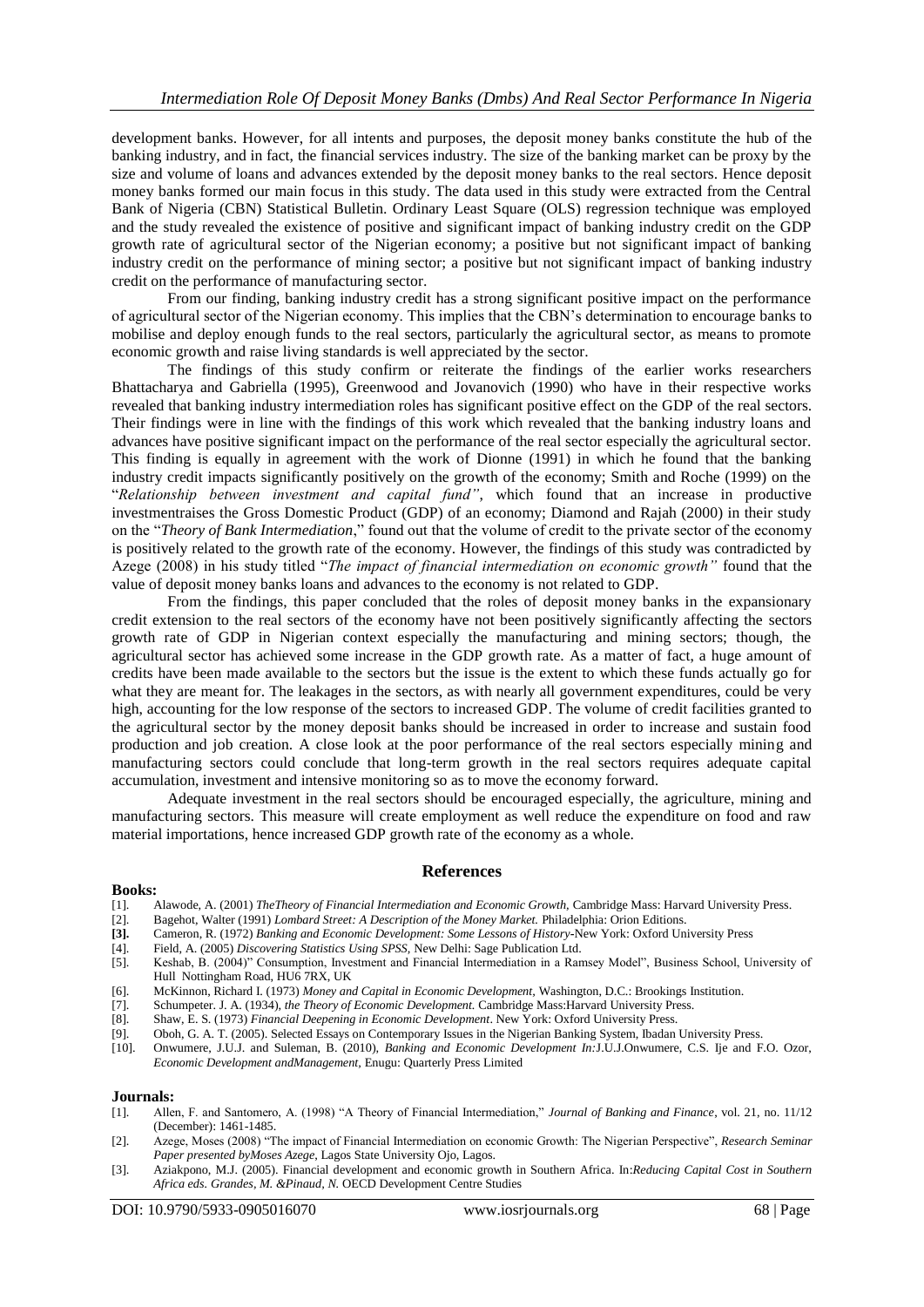- [4]. Balogun, E. D. (2007) "Banking Sector Reforms and the Nigerian Economy: Performance, Pitfalls and Future Policy Options", Lagos: Retrieved in 23 April, 2017 from *http://mpra.ub.uni-muenchen.de/3804*.
- [5]. Bhattacharya, S. and Gabriella, C. (1995), "Proprietary Information, Financial Intermediation, and Research Incentives" *Journal of Financial Intermediation* 4:4 (October), 328-357.
- [6]. Blum, D.,Federmair, K., Fink, G. and Haiss, P. (2002). The Financial-Real Sector Nexus: Theory and Empirical Evidence. IEF working paper Nr.43. Available at: [http://epub.wuwi](ttp://epub.wu-w/)en.ac.at
- [7]. Boyd, J. and Edward P. (1986), "Financial Intermediary Coalitions," Journal of Economic Theory 38, 211-232.
- [8]. Carey, M., Mitch P., and Steven A. (1998) "Does Corporate Lending by Banks and Finance Companies Differ? Evidence on Specialization in Private Debt Contracting," *Journal of Finance* vol. 53, No. 3 (June): 845-877.
- [9]. Central Bank of Nigeria, (2013).Annual Report and Statement of Accounts, December 31, Central Bank of Nigeria.
- [10]. Central Bank of Nigeria, (2015).Statistical Bulletin, Central Bank of Nigeria.
- [11]. Dahl, D. and Shrives, R. E. (1990) "The impact of Regulation on Bank Equity Infusion", *Journal of Banking and Finance,Vol. 14,*  No. 5, pp 12-18.
- [12]. Demirgüç-Kunt, A. and Erica D. (1998), "The Determinants of Banks Credits: Evidence from Developed and Developing Countries," *IMF Staff Papers* 45(1).
- [13]. Desai, R.M. (1995): "Financial Market Reform in the Czech Republic, 1991 –1994: The Revival of Repression?" USA: Harvard University Press.
- [14]. Diamond, D. W. (1984) "Financial Intermediation and Delegated Monitoring" *Review of Economic Studies*, July, 51(3), pp. 393- 414.
- [15]. Diamond, D. and Rajah, R. (2000), "A Theory of Bank Intermediation" *Journal of Finance* 55, 2431-2465
- [16]. Dionne, N.A (1991) "the role of banking sector on the Economic Growth andDevelopment of a Nation"
- [17]. *Review of Financial Studies* 10, 255-288
- [18]. Ekundayo, J.O. (1994) "The Future of the Banking Industry in Nigeria", *CBN Economic and Financial Review: 32(3).*
- [19]. Fama, E. (1980), "Banking and the Theory of Finance," *Journal of Monetary Economics* 10,10-19
- [20]. Frolov, M., (2004). Deposit insurance and its design: a literature review. *KUMQRP Discussion Paper* 2004-004, Keio University
- [21]. Gibson, Michael (1995), "Can Bank Health affects Investment? Evidence from Japan," *Journal of Business* 68, 281-308.
- [22]. Gorton, G. and Frank S.(2000), Universal Banking and the Performance of German Firms" *Journal of Financial Economics*, 58:1-2
- [23]. Gorton, G., and Winton A. (2000), "Liquidity Provision, Bank Capital, and the Macro Economy" *Working paper,* University of Minnesota.
- [24]. Green, S.B. (1991) "How Many Subjects does It Take to Do a Regression Analysis?" *Multivariate Behavioural Research*, 26,498- 508.
- [25]. Greenwood, J. and Jovanovich, B. (1990) "Financial Development, Growth, and the Distribution of Income," *Journal of Political Economy,*98(5), Part 1, October 1990, p.1076-1107.
- [26]. Gurley, G. and Shaw, K.(1955) "Theory of Economic Growth and Capital accumulation"*Economic Record, Vol. 32,* November, 334-361.
- [27]. Gurley G. and Shaw, K. (1960).Risk in banking and capital regulation.*Journal of Finance*43(10)1219–1233
- [28]. Guzman, M.G., (2000). The economic impact of bank structure: a review of recent literature E*conomic and Financial Policy Review*, 2(1)11-25
- [29]. Hoshi, T., Anil, K., and David, S. (1990) "The Role of Banks in Reducing the Costs of Financial Distress in Japan" *Journal of FinancialEconomics* 27, 67-88
- [30]. Jensen, M. and William M. (1976), "Theory of Financial Intermediation: Managerial Behaviour, Agency Costs and Ownership Structure" *Journal of Financial Economics* 3:4 (October), 305-360.
- [31]. Levine, R. (1997). Financial development and economic growth: views and agenda. *Journal of Economic Literature,* 35(2)688-726.
- [32]. Lucas (1990) "Financial Intermediation and Economic Growth in Southern Africa"*Working Paper Series* 1998-004, the Federal Reserve Bank of ST. Louis
- [33]. Marquis, M. A. (2004) "Bank versus Nonbank Credit, and the Provision of Liquidity by the Central Bank," In:*Challenges in Modern Central Banking*, ed. by Anthony M.
- [34]. McCauley R. and Rama S. (1997) "Foreign Bank Credit to U.S. Corporations: The Implications of Offshore Loans," *Federal Reserve Bankof New York Quarterly Review vol. 17* (spring): 52-6
- [35]. Meshach Aziakpono (2003) Financial Intermediation and Economic Growth inEconomic Integration: The case of SACU, Roma:Department of EconomicsNational University of Lesotho
- [36]. Ngama, G. O. (2006) Challenges of Banking Sector Reform and Banks Consolidation in Nigeria, *CBN Bullion, Vol. 28, No 4*. Lagos:CBN Publication.
- [37]. Ogunleye, G. A. (1999) A Review of Banking Activities and its Regulatory Framework in Nigeria: The Past, Present and Future@.*NDIC Quarterly,Vol. 9 No. 4.*
- [38]. Purim, Manu (1999), "Commercial Banks in Investment Banking: Conflict of Interest or Certification of Role?" *Journal of Financial Economics* 40, 373- 401.
- [39]. Santomero A. M., (1997). Deposit insurance: do we need it and why?. Wharton FinancialInstitutions Center*, Working Paper Series*  97-35, University of Pennsylvania
- [40]. Sanusi L.S (2010). Growth prospects for the Nigerian economy.
- [41]. at:http://www.cenbank.org/out/speeches/2010/gov\_convocation\_lecture-igbinedion-universityokada\_2010.pdf (Retrieved April 24, 2017).
- [42]. Smith, C.N. (2000) "Investment banking and the capital acquisition process",*Journal of Financial Economics* Vol. 15, No.2, pp. 14- 16.
- [43]. Smith and Roche (1999) "*Relationship between investment and capital fund"Journal of Financial Economics* Vol. 14, No.4, pp. 20- 23.
- [44]. Soludo, C.C. (2004) Banking Sector Reform in Nigeria: Issues and Challenges. CBN Annual Report and Statement of Accounts. Abuja: CBN Publications.
- [45]. Soyibo, A. &Adekanye, F. (1992).The Nigerian banking system in the context ofpolicies of financial regulation and deregulation.*AERC Research Paper No. 17*. Nairobi: Initiative Publishers.
- [46]. Uchendu, O. A. (1998) *A Concentration in the Commercial Banking Industry in Nigeria*@ *Economic and Financial Review, Vol. 40 No. 3*, Abuja: CentralBank of Nigeria Publication
- [47]. Wachtel, P. (2003). How much do we really know about growth and finance?.*Federal Reserve Bank of Atlanta, Economic Review*, First Quarter 2003